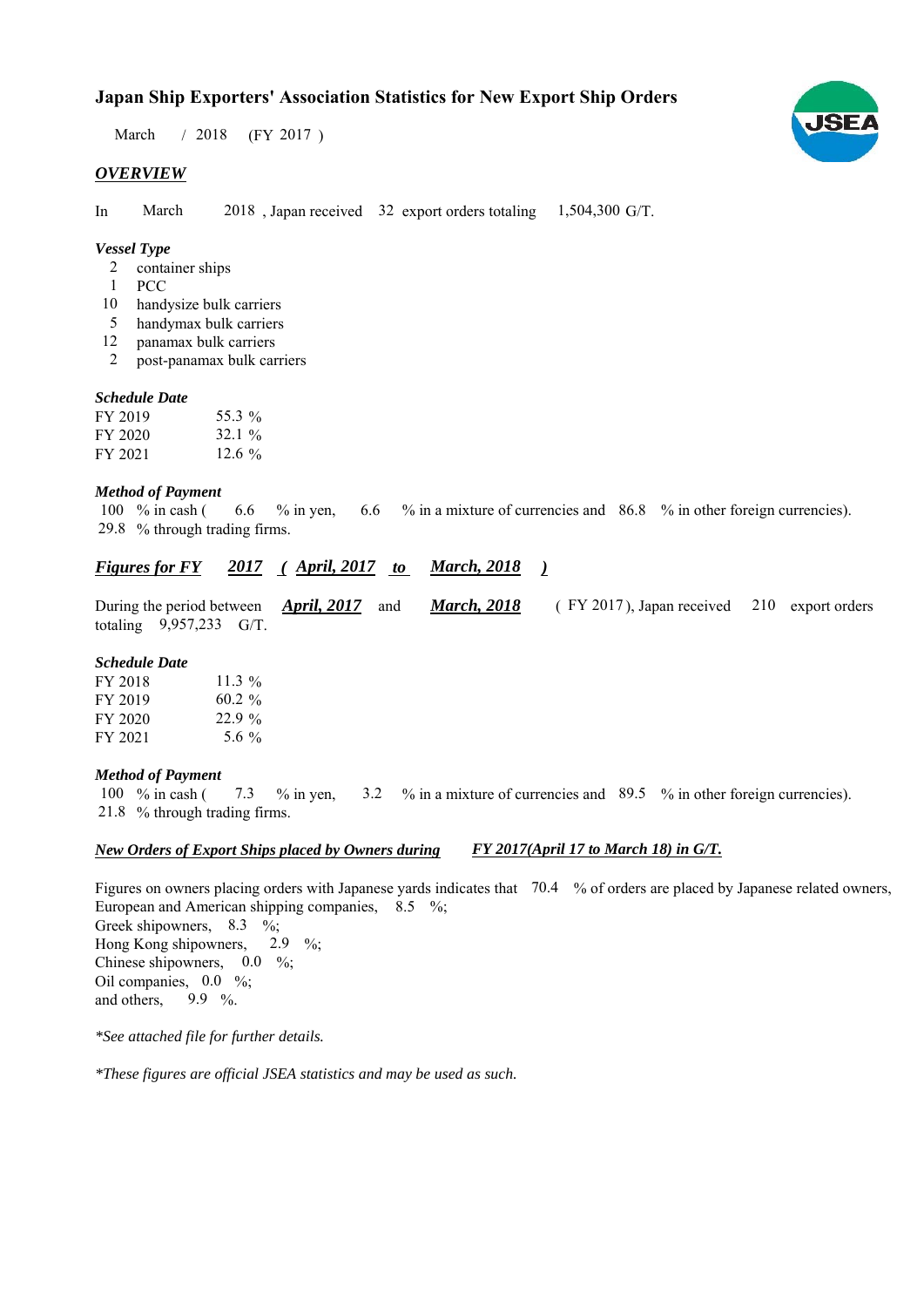## New Export Orders Placed in March 2018 (FY 2017) Based on Fiscal Year

| $0.0111$ $(1.101112010)$        |     |                         |                      |           |               |         |              |         |               |         |            |           |                  |           |                  |            |
|---------------------------------|-----|-------------------------|----------------------|-----------|---------------|---------|--------------|---------|---------------|---------|------------|-----------|------------------|-----------|------------------|------------|
| Apr 16 to Mar 17<br>Description |     |                         | Apr $17$ to Nov $17$ |           | December 2017 |         | January 2018 |         | February 2018 |         | March 2018 |           | Apr 17 to Mar 18 |           | Jan 18 to Mar 18 |            |
|                                 | No. | $\mathrm{G}/\mathrm{T}$ | No.                  | G/T       | No.           | G/T     | No.          | G/T     | No.           | G/T     | No.        | G/T       | No.              | G/T       | No.              | G/T        |
| General Cargos                  |     | 230.000ll               |                      | 765.999   |               | 16.000  |              |         |               |         |            | 447,400   | 10               | 1,229,399 |                  | 447,400    |
| <b>Bulk Carriers</b>            | 63  | 2,834,650               | 1201                 | 4,681,820 | 12            | 448,700 |              | 463,464 | 14            | 580,400 | 29         | 1,056,900 | 183              | 7,231,284 |                  | 2,100,764  |
| Tankers                         | 27  | 1,728,159               | 14                   | .131,450  |               | 47,600  |              |         |               | 317,500 |            |           |                  | 1,496,550 |                  | 317,500    |
| Combined Carriers               |     |                         |                      |           |               |         |              |         |               |         |            |           |                  |           |                  |            |
| Others                          |     |                         |                      |           |               |         |              |         |               |         |            |           |                  |           |                  |            |
| Total                           | 95. | 4,792,809               | 1401                 | 6,579,269 | 14            | 512,300 |              | 463,464 | 16            | 897,900 | 32         | 1,504,300 | 210              | 9,957,233 |                  | 2,865,664  |
| FY 2017 / FY 2016 (%)           |     | $*23.7$                 |                      | 338.1     |               | 105.7   |              | 275.7   |               | 137.1   |            | 97.7      |                  | 207.8     |                  | ** $121.3$ |
| In CGT                          |     | 2,002,825               |                      | 2,868,667 |               | 256,669 |              | 180,616 |               | 351,881 |            | 685,468   |                  | 4,343,301 |                  | 1,217,965  |

*Figures for shipbuilding orders of 500 G/T and over for export as steel vessels placed with JSEA members are covered.*

\*FY 2016/FY2015

\*\*Calendar Year 2017

JSEA (April 2018)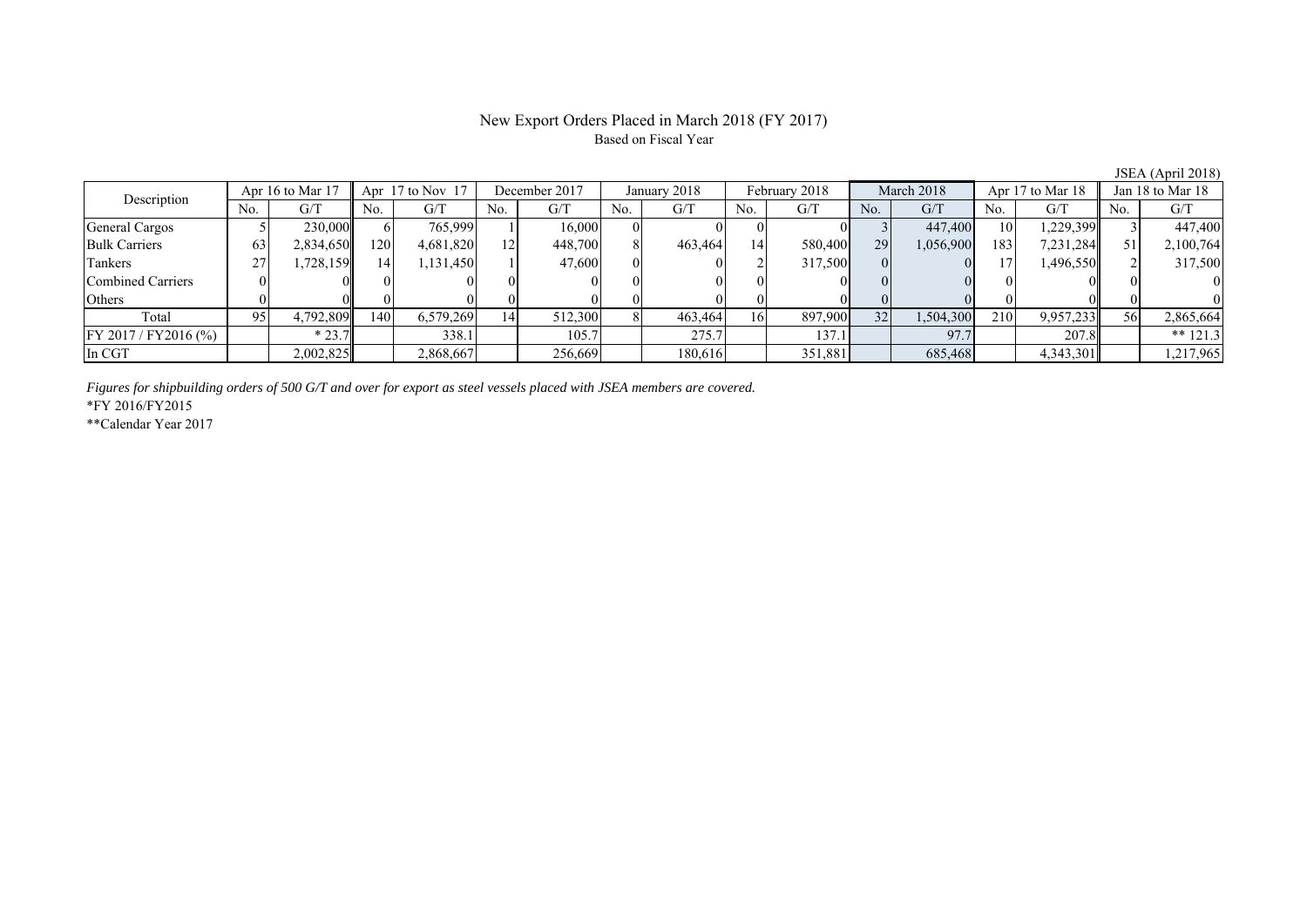# Export Ships Delivered in March 2018 (FY 2017) Based on Fiscal Year

| Apr 16 to Mar $17$<br>Description |     | Apr $17$ to Nov $17$ |                 |           | December 2017 |         | January 2018 |           | February 2018 |         | March 2018 |           | Apr 17 to Mar 18 |            | Jan 18 to Mar 18 |           |
|-----------------------------------|-----|----------------------|-----------------|-----------|---------------|---------|--------------|-----------|---------------|---------|------------|-----------|------------------|------------|------------------|-----------|
|                                   | No. | G/T                  | No.             | G/T       | No.           | G/T     | No.          | G/T       | No.           | G/T     | No.        | G/T       | No.              | G/T        | No.              | G/T       |
| <b>General Cargos</b>             | 14  | 929,115              |                 | 1,416,843 |               |         |              | 283,565   |               | 4,686   |            | 300,166   | 20               | 2,005,260  |                  | 588,417   |
| <b>Bulk Carriers</b>              | 223 | 8,589,607            | 102             | 3,650,347 |               | 212,482 | 21           | 885,825   |               | 124,275 | 11         | 412,096   | 42               | 5,285,025  | 36               | 1,422,196 |
| Tankers                           | 27  | .336.139             | 23 <sup>1</sup> | 1,588,207 |               | 127,000 |              | 322,382   |               | 262,972 |            | 363,609   | 38               | 2,664,170  |                  | 948,963   |
| Combined Carriers                 |     |                      |                 |           |               |         |              |           |               |         |            |           |                  |            |                  |           |
| Others                            |     | 20.637               |                 | 125,572   |               |         |              |           |               |         |            |           |                  | 125.572    |                  |           |
| Total                             | 265 | 10,875,498           | 1381            | 6,780,969 |               | 339,482 | 31           | 1,491,772 |               | 391,933 | 19         | 1,075,871 | 201              | 10,080,027 | 58               | 2,959,576 |
| $FY 2017 / FY 2016$ (%)           |     | $*91.9$              |                 | 99.8      |               | 329.5   |              | 88.2      |               | 38.7    |            | 84.6      |                  | 92.7       |                  | ** 74.4   |
| In CGT                            |     | 5,149,199            |                 | .105,172  |               | 181,257 |              | 674,383   |               | 221,045 |            | 565,696   |                  | 4,747,553  |                  | 1,461,124 |

*Deliveries of new shipbuilding orders of 500 G/T and over for export as steel vessels placed with JSEA members are covered.*

\*FY 2016/FY2015

\*\*Calendar Year 2017

JSEA (April 2018)